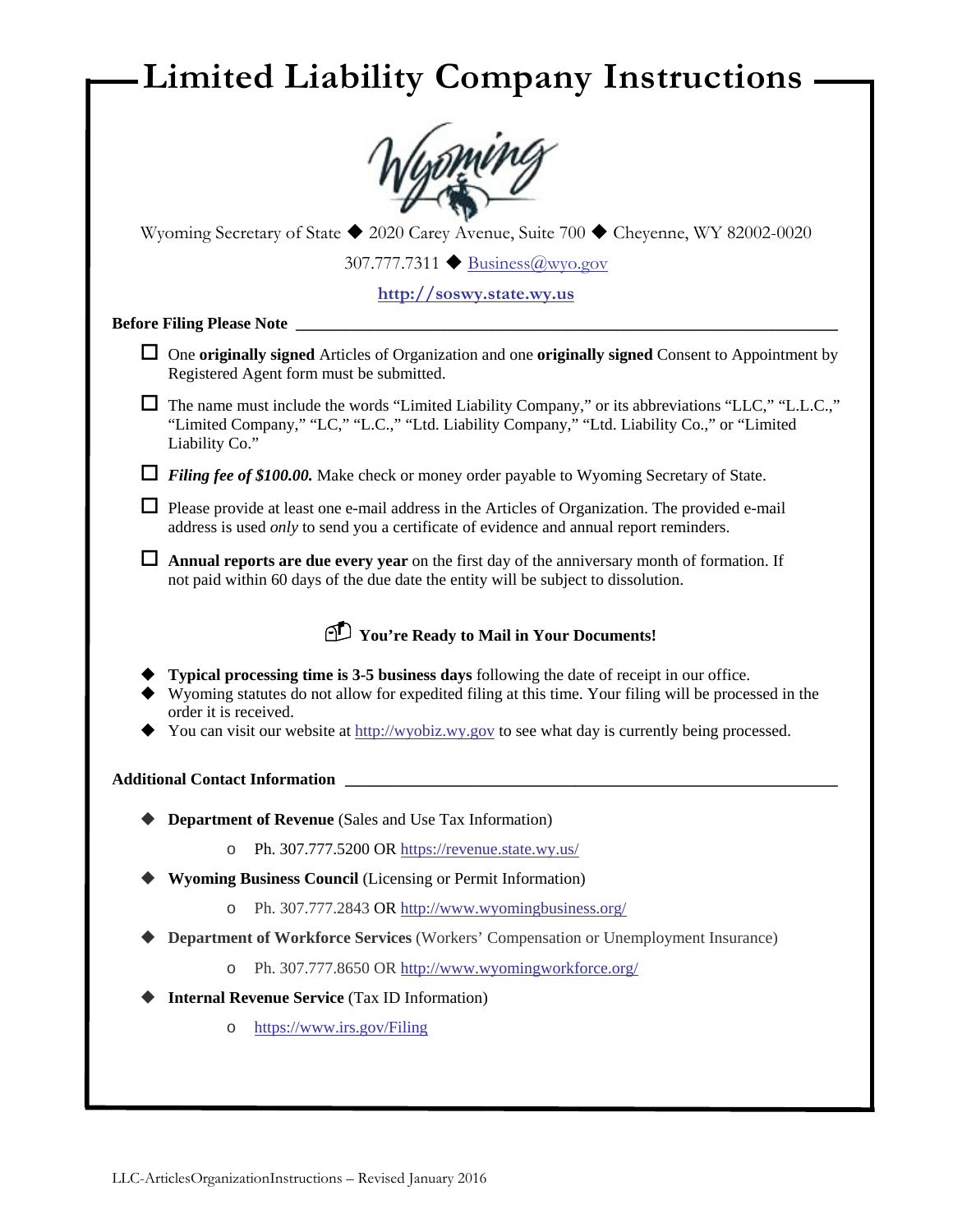| <b>Wyoming Secretary of State</b><br>2020 Carey Avenue, Suite 700<br>Cheyenne, WY 82002-0020<br>Ph. 307.777.7311<br>Fax 307.777.5339<br>Email: Business@wyo.gov                                                                                                                                                                                                                                                                                                                             | For Office Use Only                                                                                             |
|---------------------------------------------------------------------------------------------------------------------------------------------------------------------------------------------------------------------------------------------------------------------------------------------------------------------------------------------------------------------------------------------------------------------------------------------------------------------------------------------|-----------------------------------------------------------------------------------------------------------------|
| <b>Limited Liability Company</b>                                                                                                                                                                                                                                                                                                                                                                                                                                                            |                                                                                                                 |
| <b>Articles of Organization</b>                                                                                                                                                                                                                                                                                                                                                                                                                                                             |                                                                                                                 |
| 1. Name of the limited liability company:                                                                                                                                                                                                                                                                                                                                                                                                                                                   |                                                                                                                 |
|                                                                                                                                                                                                                                                                                                                                                                                                                                                                                             |                                                                                                                 |
| 2. This entity elects to be a close limited liability company:<br>(You may refer to the Close Limited Liability Supplement for more information W.S. 17-25-101-W.S 17-25-109.)                                                                                                                                                                                                                                                                                                              |                                                                                                                 |
| 3. Name and physical address of its registered agent:<br>(The registered agent may be an individual resident in Wyoming or a domestic or foreign business entity authorized to transact business in<br>Wyoming. The registered agent must have a physical address in Wyoming. If the registered office includes a suite number, it must be<br>included in the registered office address. A Drop Box is not acceptable. A PO Box is acceptable if listed in addition to a physical address.) |                                                                                                                 |
| Name:                                                                                                                                                                                                                                                                                                                                                                                                                                                                                       |                                                                                                                 |
| Address:                                                                                                                                                                                                                                                                                                                                                                                                                                                                                    |                                                                                                                 |
| 4. Mailing address of the limited liability company:                                                                                                                                                                                                                                                                                                                                                                                                                                        | (If mail is received at a Post Office Box, please list above in addition to the physical address.)              |
| 5. Principal office address:                                                                                                                                                                                                                                                                                                                                                                                                                                                                |                                                                                                                 |
|                                                                                                                                                                                                                                                                                                                                                                                                                                                                                             |                                                                                                                 |
| Signature:<br>(Shall be executed by an organizer.)                                                                                                                                                                                                                                                                                                                                                                                                                                          | Date:<br>(mm/dd/yyyy)                                                                                           |
| Print Name:                                                                                                                                                                                                                                                                                                                                                                                                                                                                                 |                                                                                                                 |
| <b>Contact Person:</b>                                                                                                                                                                                                                                                                                                                                                                                                                                                                      |                                                                                                                 |
| Daytime Phone Number:<br>Email:                                                                                                                                                                                                                                                                                                                                                                                                                                                             |                                                                                                                 |
|                                                                                                                                                                                                                                                                                                                                                                                                                                                                                             | (Email provided will receive annual report reminders and filing evidence)<br>*May list multiple email addresses |